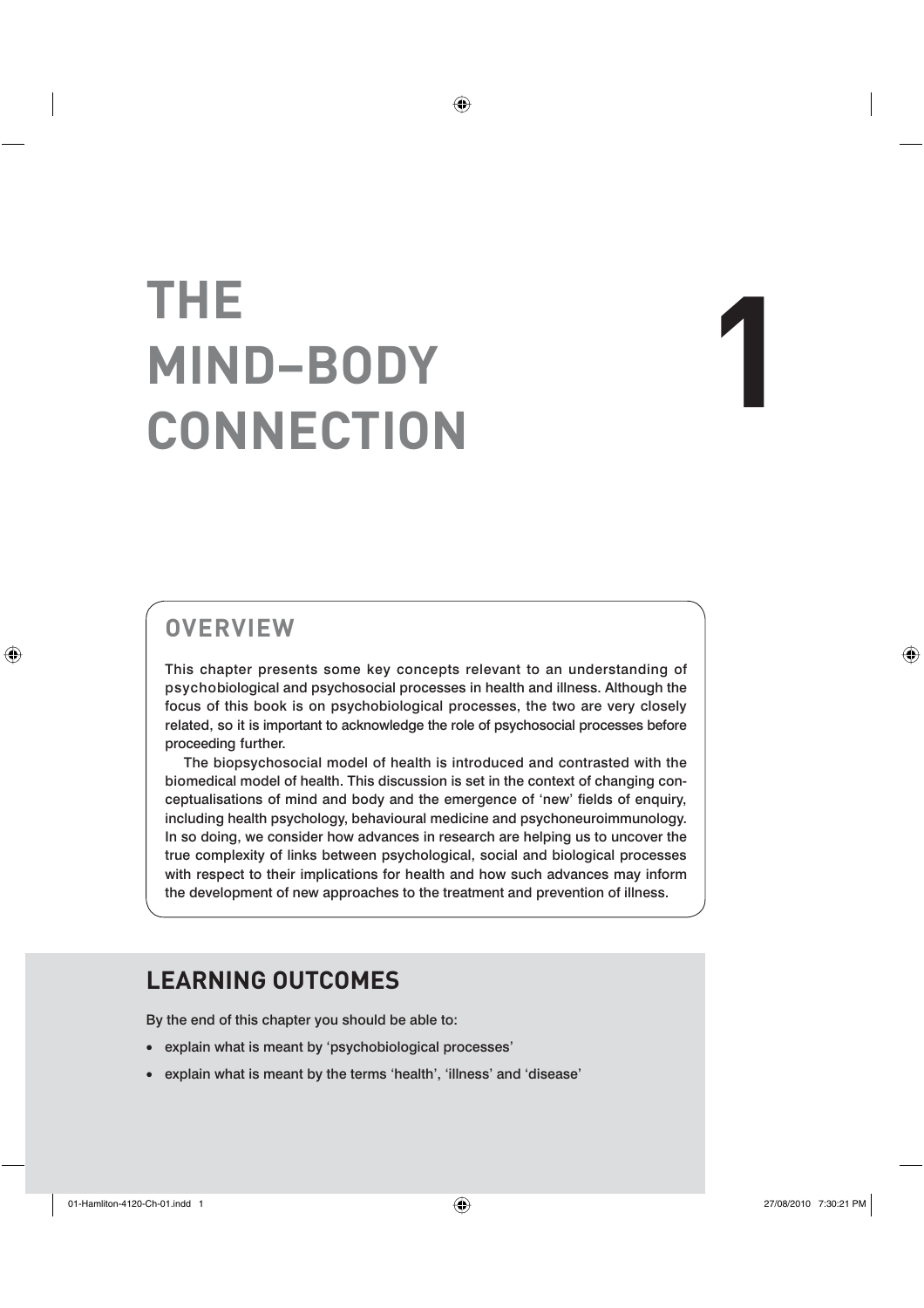- explain what is meant by 'normality'
- discuss global trends in disease, mortality rates and the causes of ill health
- describe the biopsychosocial model of health and compare it with the biomedical model
- discuss the influence of the biopsychosocial model on the development of new disciplines
- describe and differentiate between these disciplines
- describe the process of defining and measuring a psychological construct
- explain why psychobiological processes are important for understanding, preventing and treating disease and illness.

# **CHANGING CONCEPTUALISATIONS OF MIND AND BODY**

This book is entitled *Psychobiological Processes in Health and Illness*,<br>so, before proceeding further, it is useful to begin by considering what<br>exactly we mean by the terms 'psychobiological', 'health' and 'illness'.<br>Wh so, before proceeding further, it is useful to begin by considering what exactly we mean by the terms 'psychobiological', 'health' and 'illness'. While the latter two terms may *seem* intuitive, there has been considerable debate over the years regarding the definition of both 'health' and 'illness', and the distinction between **health**, **illness** and **disease**. Further, to explain the term 'psychobiological', we need to break the word down into its two constituent parts – 'psycho-' 'and 'biological'. In this chapter, then, we also consider why both psychological and biological processes are relevant to an understanding of health and illness and how these two types of processes have come to be combined into a single term.

#### **1.1.1 DEFINING HEALTH, ILLNESS AND DISEASE**

What does it mean to be healthy? Well, we could start by considering that health indicates a lack of illness or a lack of disease – you are not ill, therefore you are healthy. This is a difficult starting point, though, since both illness and disease themselves are poorly defined (as discussed further below). Also, are you in optimum health if you are not diseased or is health something more than absence of illness?

The World Health Organisation, for example, has defined health as 'a state of complete physical, mental and social well-being and not merely the absence of disease or infirmity' (WHO, 1946: 100). According to this definition, though, we would probably *all* be considered unhealthy. For example, you may not consider yourself completely healthy because you get out of breath walking up stairs or are unable to complete a marathon. At what point is our well-being less than complete?

⊕

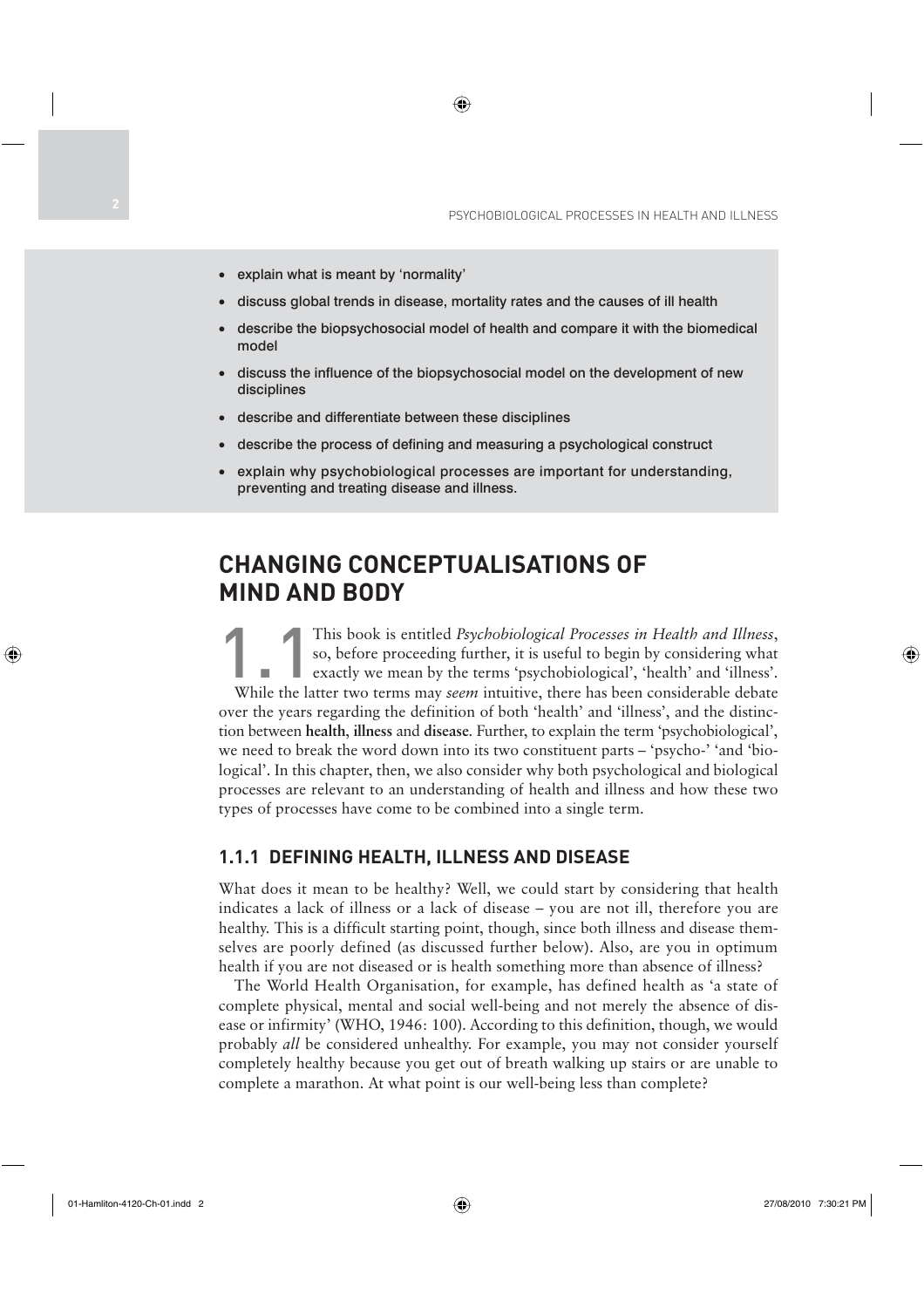Perhaps what really matters is the individual's ability to perform daily functions, such as continuing to go to work, raise a family or drive a car. Disease does not necessarily preclude normal daily functioning, so what about a patient with a terminal illness who is still able to go to work – is this person healthy or ill?

Perhaps you could consider yourself to be a healthy person even if you are, from time to time, afflicted with a runny nose, headache or sore throat. If so, why do these symptoms not constitute a lack of health? Maybe, then, we should overlook symptoms that are highly prevalent in the population and consider whether or not the individual experiences symptoms that are abnormal.

This, too, raises problems. First, how do we define 'abnormal' and, second, is 'abnormal' necessarily unhealthy? In relation to the former point, what is 'normal' in terms of physical, social and mental functioning depends on a wide range of factors, including the individual's age, gender, social status and culture. In relation to the latter point, it is clear that an individual can fall outside the range of **statistical normality** without necessarily being ill. For example, Veatch (1981) points out that the seven foot tall basketball player is not considered ill, nor are people with freckles, although both can be considered to be statistically abnormal (see Box 1.1).

#### **BOX 1.1**

#### **Statistical normality**

◈

Many human characteristics follow a normal distribution. This means that most individuals will be at or around the average value for the group (such as being the average height for a man or woman). The frequency of a particular measurement decreases as the distance from the average value increases (there are few very short or very tall people, but many people are of roughly average height). If measurements are plotted on a graph, with the measurement scale on the X axis and frequency on the Y axis, this results in a bell-shaped curve, or, 'Gaussian function'.

Individuals falling at the tail ends of the distribution are considered statistically abnormal. The cut-off value used most commonly is 95 per cent – that is, scores outside of the 95 per cent range (the top 2.5 or bottom 2.5 per cent) are abnormal.

It is important however, to consider the 'reference group' used to calculate the normal range. For example, many people will appear abnormal if compared against norms for a different cultural group or age group or gender.

Many indicators of health (such as the level of glucose or cholesterol in the blood) follow a normal distribution. Individuals with values outside the normal range (for healthy individuals) are considered abnormal, although this does not necessarily indicate that these individuals are unhealthy. Many measures of psychological characteristics (such as intelligence, aggression) yield scores that are approximately normally distributed – that is, there are lots of people of roughly average intelligence, but few individuals with exceptional genius. As with indicators of physical health, abnormal scores on psychological measures do not necessarily indicate a need for treatment.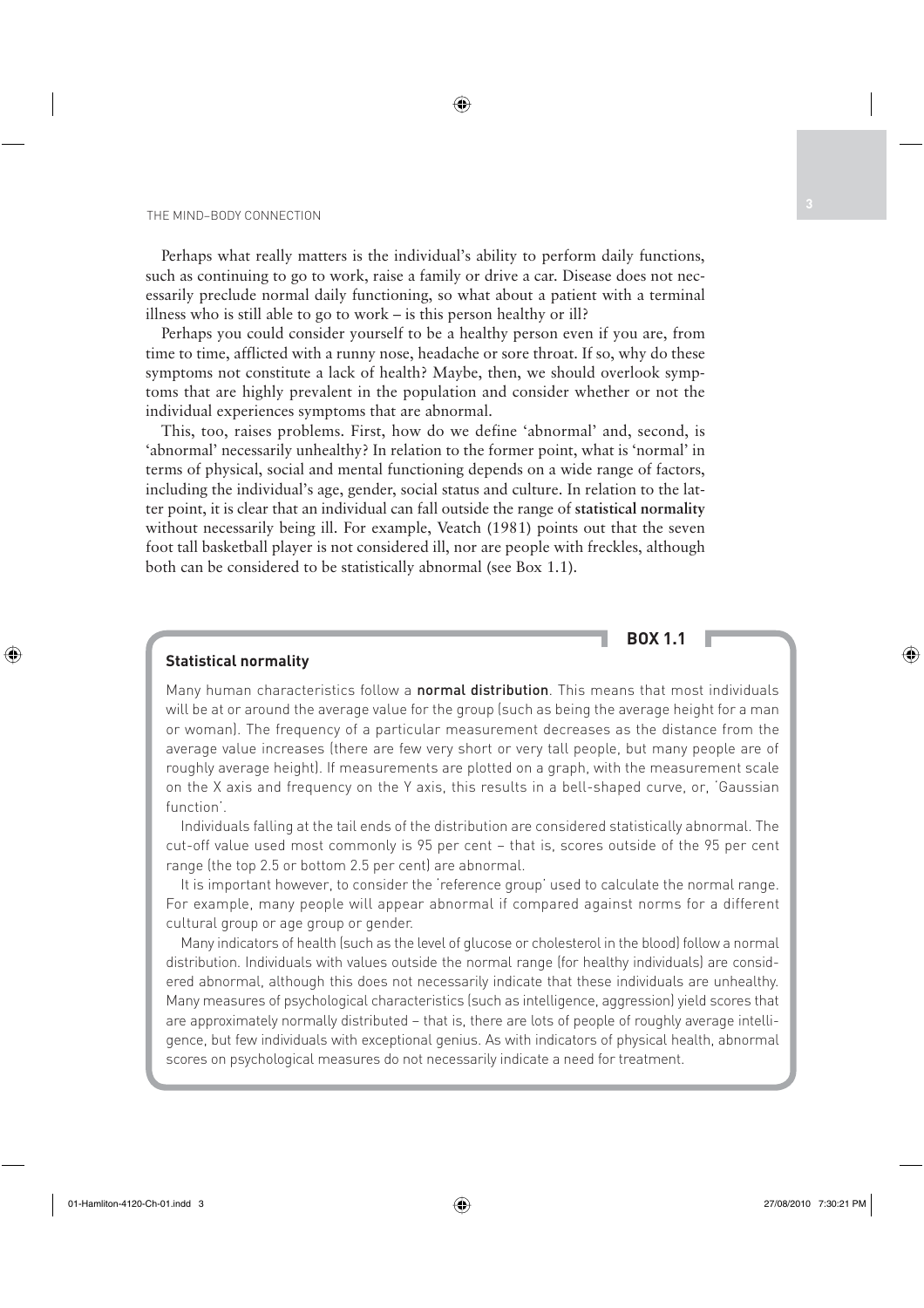Perhaps, then, we should consider the individual's evaluation of his or her apparent symptoms. Are they abnormal for the individual and a source of distress or are they typical, tolerable? Thus, being unable to run a marathon could constitute evidence of ill health if the individual is normally able to run the marathon very easily and experiences distress in relation to this loss of physical fitness. Is this person really ill though, or do they simply need to adapt their training routine?

◈

It is clear, then, that although we may know in very general terms what we mean by the word 'health', providing a precise definition for this concept is far from straightforward. Further, it is evident that the related constructs of 'illness' and 'disease' are similarly ambiguous.

Engelhardt (1981: 39) writes that 'the concept of disease is an attempt to correlate constellations of signs and symptoms for the purposes of explanation, prediction and control', while Boorse (1977) proposes that a disease is only an 'illness' if it is serious enough to be incapacitating and therefore undesirable for the bearer, a title to special treatment and a valid excuse for normally criticisable behaviour. Thus, 'the concept of disease acts not only to describe and explain, but also to enjoin to action. It indicates a state of affairs as undesirable and to be overcome' (Engelhardt, 1981: 33).

In general, then, although these constructs are very difficult to define, a number of conclusions can be drawn:

- *health* is essentially an evaluative notion, based on adherence to physical, social and mental 'normality', although what is normal depends on a range of factors, including age, gender, culture and social status
- v *illness* can be considered as a deviation from 'normality' that is perceived by the patient as distressing and entitling them to special treatment
- v *disease* can be considered as an organising construct for explaining and responding to constellations of symptoms
- while health is a positive state of affairs, to be promoted and aspired to, both illness and disease are considered as negative states, to be treated or otherwise overcome.

### **1.1.2 THE ROLE OF PSYCHOLOGICAL PROCESSES**

Thoughts, feelings and behaviours affect our health and well-being. Recognition of the importance of these influences on health and disease is consistent with evolving conceptions of mind and body and represents a significant change in medicine and the life sciences.

Baum & Posluszny, 1999: 138

It should be evident from the preceding discussion that psychological processes (thoughts, feelings and behaviours – also known as cognitions, emotions and actions) play an important role in health. First, as health is an evaluative notion, the same symptoms may be interpreted in different ways by different people. The individual's

◈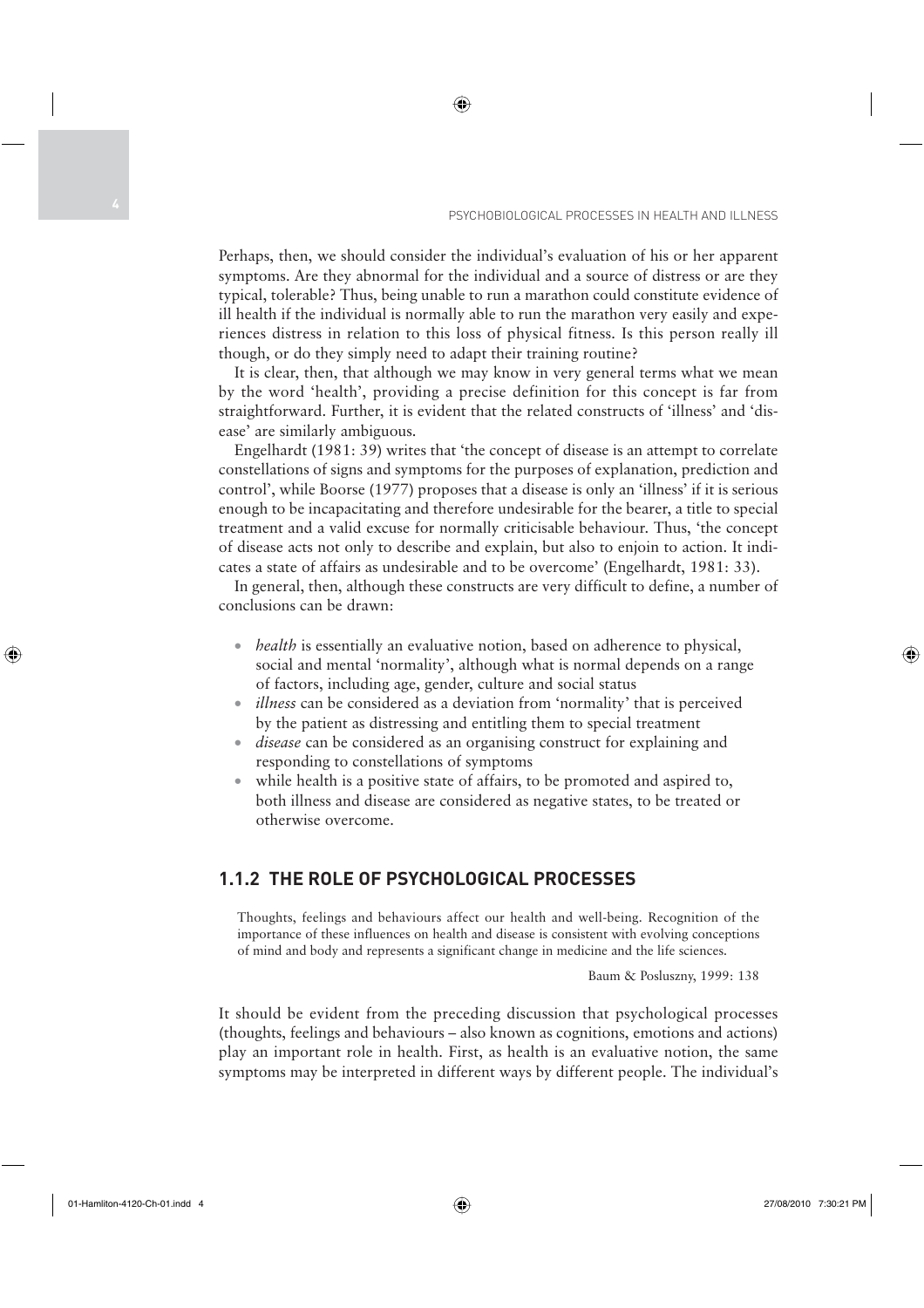interpretation of these symptoms will influence behaviours such as seeking medical help, over-the-counter remedies or alternative therapies and these behaviours are likely to influence health outcomes.

⊕

Further, the very causes of ill health in humans are often psychological in nature, setting us apart from other animals. As Kass (1981: 19) points out, 'other animals do not overeat, undersleep, knowingly ingest toxic substances, or permit their bodies to fall into disuse through sloth, watching television and riding about in automobiles, transacting business, or writing articles about health.'

The way we respond to stress as a species also highlights the role of psychological variables in the aetiology of illness. For example, Sapolsky (2002) explains that, while lions or zebras mobilise a stress response when faced with a physical threat, humans have a unique propensity to worry themselves sick by dwelling on anticipated stressors, such as what to say in a job interview.

The recognition that health is the result of a combination of biological, social and psychological factors, is often referred to the **biopsychosocial model of health** (Engel, 1977), where the term 'model' indicates a 'complex integrated system of meaning used to view, interpret and understand a part of reality' (Veatch, 1981: 523). Engel (1977) contrasted this model to the (then dominant) **biomedical model**, which assumes disease to be fully explained by deviations from the norm of biological (somatic) variables.

These two models not only provide very different frameworks for interpreting and understanding illness but also give rise to different approaches to treatment and prevention. The biomedical model, with its focus on medical responses to biological alterations, has resulted in the development of drugs and vaccines that have contributed to a dramatic decline in mortality rates in the twentieth century. For example, immunisation programmes have contributed to the eradication of smallpox and reductions in susceptibility to diseases such as polio, diphtheria, tetanus, whooping cough, Hib, meningitis C, measles, mumps, rubella and tuberculosis. (Department of Health, 1996).

As Engel points out though, this model does not tell the whole story since biochemical defects represent only one factor among many that may culminate in active disease or manifest as illness. The human experience of illness may occur in the absence of an identifiable organic cause and 'rational treatment' directed only at the biochemical abnormality does not necessarily restore the patient to health.

The biopsychosocial model, therefore, proposes a 'holistic' approach to illness, in which the task of the physician is to understand the human experience of 'illness' (rather than the more limited construct of 'disease') from the perspective of the patient (Engel, 1977) and 'it is recognised that the mind must not be bypassed or underestimated in any effort to deal with breakdowns, whether from stress or pathological organisms' (Cousins, 1990: xvi).

Engel's (1977) paper sparked considerable discussion surrounding the role of the doctor–patient relationship and doctor–patient communication in medical practice and patients are now recognised as active participants in the treatment process, rather

◈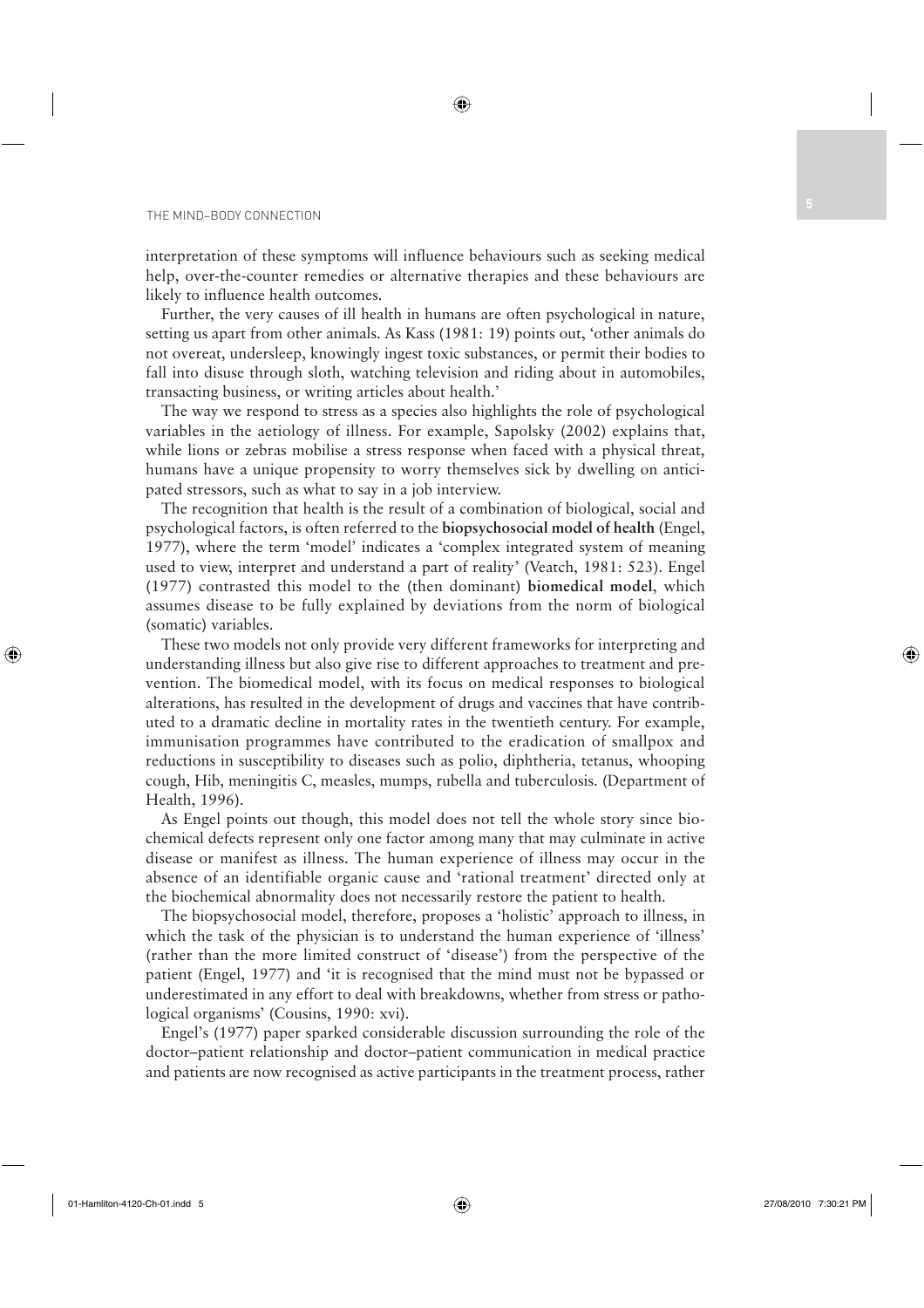than passive recipients of medical advice. Suchman (2005) points out that Engel's paper reinforced the importance of **patient-centred care** – a term introduced a few years earlier – but also the term **relationship-centred care**, introduced some years later, reflects a more balanced focus on the roles of both patient and clinician.

⊕

Proponents of relationship-centred care argue that, since health is an evaluative notion, reality is not just interpreted by the physician, but created via the process of dialogue, so, for example, a physician may agree when a patient worries that a family argument caused a heart attack, although this interpretation is inadequate as a *complete* explanation of cause (Borrell-Carrio, Suchman & Epstein, 2004). Borrell-Carrio et al. (2004) write that the physician's task is to come to a shared understanding of the patient's narrative with the patient, communicating evidence in terms the patient can understand, at a rate at which it can be assimilated, avoiding either uncritical acceptance of what the patient believes or uncritical negation of the patient's perspective.

Research evidence has demonstrated that doctor–patient interactions influence a range of biological and behavioural outcomes, as well as patient satisfaction (Kaplan, Greenfield & Ware, 1989, for example). A recent systematic review concluded that eliciting patients' beliefs about their illnesses and empowering them to become active participants in the treatment process, 'may stimulate patients to develop their own plans to improve their health and positively affect patients' self-efficacy so that they feel motivated to implement these, and confident about doing so' (Michie, Miles & Weinman, 2003: 204).

#### **1.1.3 THE CHALLENGE OF CHRONIC ILLNESS**

The biopsychosocial model is particularly important for treatment of chronic illness since responsibility for day-to-day management of the condition tends to lie largely in the hands of the patient, rather than the medical professional (Assal, 1999). Chronic diseases have now replaced acute infectious diseases as the major cause of mortality, accounting for around 60 per cent of deaths worldwide (WHO, 2005). Effective treatment is challenging since chronic conditions are often difficult to diagnose, treatments may not always be available and, if they are available, the associated side-effects may put an additional strain on the patient (Devins & Binik, 1996). Further, Holman and Lorig (2000) point out that, with chronic conditions, neither the disease nor its consequences are static – both interact to create changing illness patterns that require constant management.

Chronic conditions also differ from acute infectious disease in that the main risk factors are often behavioural, rather than biological. According to the World Health Organisation (2005), common modifiable risk factors underlie the major chronic illnesses, including tobacco use, physical inactivity and unhealthy diet. Each year, 4.9 million people die as a result of tobacco use, 2.6 million die as a result of being overweight or obese, 4.4 million die as a result of raised total cholesterol and 7.1 million die as a result of raised blood pressure. These risk factors are becoming increasingly prevalent

◈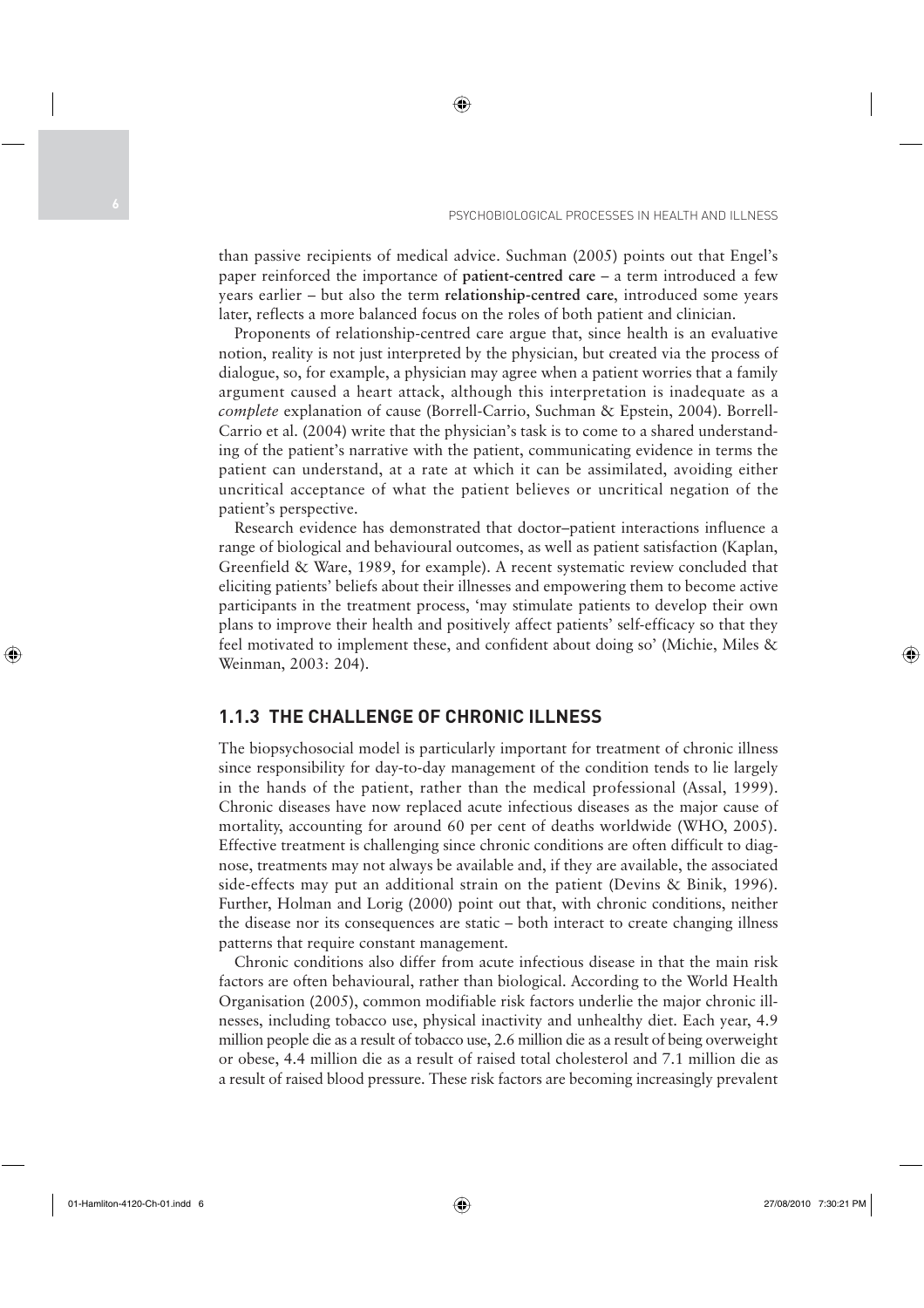in many parts of the world. For example, in the UK, the prevalence of overweight children aged 2 to 10 years increased from 23 per cent in 1995 to 28 per cent in 2003. The World Health Organisation projects a 17 per cent increase in deaths due to chronic illness from 2005 to 2015.

The World Health Organisation suggests that these figures indicate a global **obesity epidemic** (see Box 1.2). In this case, though, the epidemic calls not for development of vaccines, but for the promotion of healthy behaviours and population-based support for prevention, weight maintenance and management of comorbidities and weight loss (WHO, 2003). This focus is also reflected in government policies. For example, in the UK, 'The NHS Improvement Plan' (DOH, 2004) identified longterm conditions as one of the three top priorities for the National Health Service in the period up to 2008 and the White Paper 'Choosing Health' (DOH, 2005) set out key principles for supporting the public so that people would make healthier and more informed choices with regards to their health.

#### **The obesity epidemic**

The World Health Organisation reports that increased consumption of energy-dense, nutrientpoor foods with high levels of sugar and saturated fats, combined with physical inactivity have led to at least a three-fold increase in obesity rates since 1980 in some areas of North America, the UK, Australasia and China.

**BOX 1.2**

The obesity epidemic is not restricted to developed countries. Obesity often coexists with undernutrition in developing countries, but the rate of increase in obesity is often faster in developing countries.

Obesity is a major risk factor for chronic diseases, including type 2 diabetes, cardiovascular disease, hypertension and stroke, and certain types of cancer.

Obesity is assessed using the body mass index (BMI), defined as weight (in kg) divided by the square of height (in metres). A BMI of over 25 kg/m $^2$  is defined as overweight, one of over 30 kg/m $^2$  as obese.

Source: World Health Organisation (2003)

The psychological consequences of chronic illness also highlight the importance of a biopsychosocial approach to its long-term management. For example, Devins and Binik (1996) write that ambiguity regarding diagnosis and treatment may leave individuals with a sense of uncertainty and fear for the future, the condition may also lead to pain and disability and may interfere with their lifestyles by preventing their involvement in valued activities, they may find it difficult to maintain hope, selfesteem and feelings of control and may also have to deal with negative social stereotypes and stigma. These challenges are likely to be of great significance to them, though they are largely ignored in the traditional biomedical approach.

◈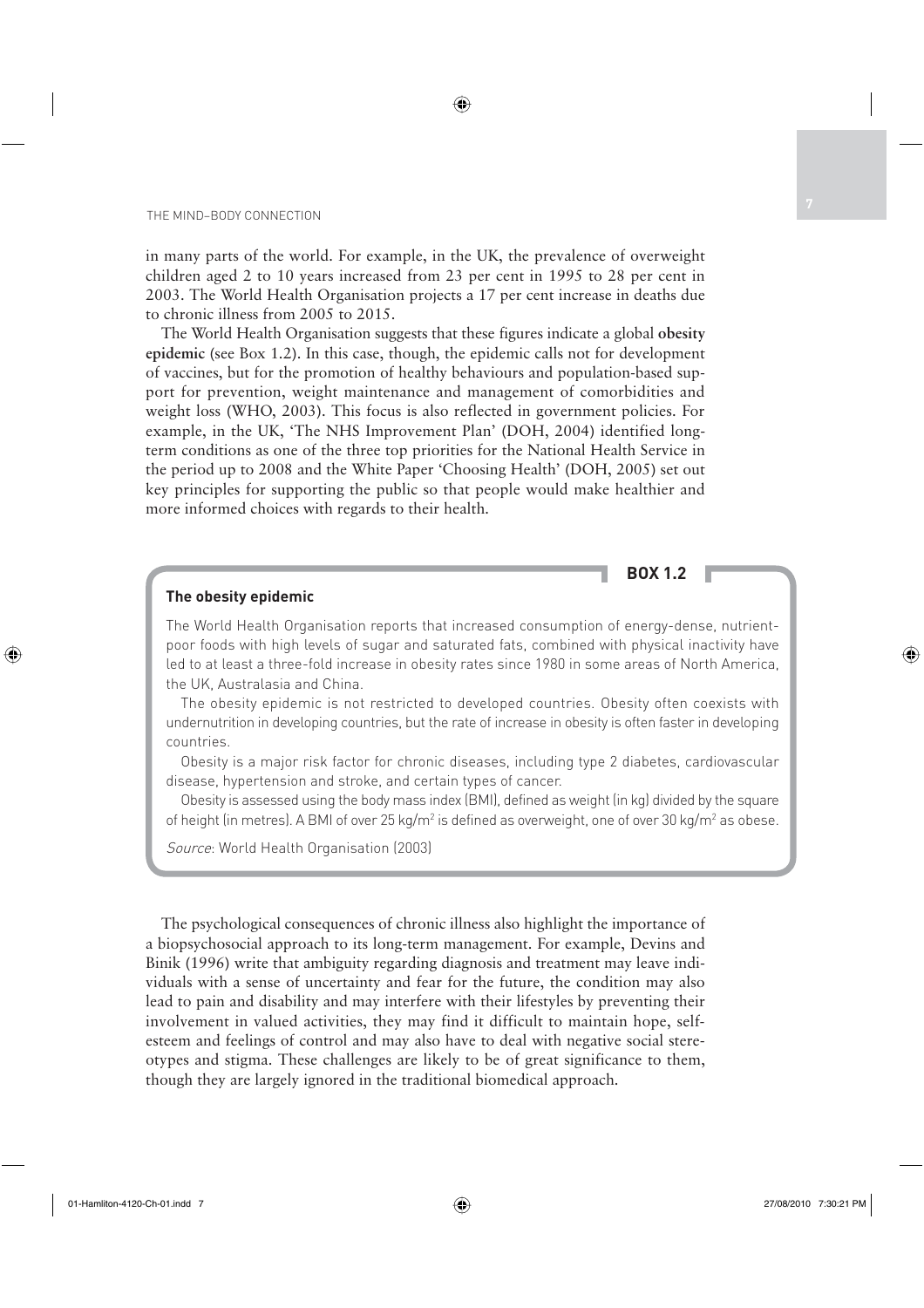Thus, the relationship between psychological and physiological processes can be conceptualised as bidirectional, with psychological factors influencing the risk of physical illness and physical illness influencing the risk of psychological morbidity. The biopsychosocial model, therefore, highlights the need for appropriately designed interventions targeted at both biological and psychosocial processes. Assumptions of the biopsychosocial model are summarised below.

#### **Assumptions of the biopsychosocial model**

- Psychological and physiological processes are closely interrelated.
- Any imbalance in these processes may lead to ill health.
- Relationships between psychological and biological variables are generally bidirectional.
- Health outcomes may be altered via appropriately designed interventions.

# 1.2 **EMERGING DISCIPLINES**

### **1.2.1 BEHAVIOURAL MEDICINE, HEALTH PSYCHOLOGY AND PSYCHONEUROIMMUNOLOGY**

The introduction of the biopsychosocial model of health has resulted in the rapid development of new fields of enquiry, including the discipline of **health psychology** and the interdisciplinary field of **behavioural medicine** (Baum & Posluszny, 1999). While behavioural medicine draws on a range of behavioural sciences, such as anthropology, epidemiology, sociology and psychology (Schwarz & Weiss, 1977), health psychology is firmly grounded in psychological theory and can be defined as (Matarazzo, 1982: 4):

the aggregate of the specific educational, scientific and professional contributions of the discipline of psychology to the promotion and maintenance of health, the prevention and treatment of illness, the identification of etiologic and diagnostic correlates of health, illness, and related dysfunction, and to the analysis and improvement of the health care system and health policy formation.

Therefore, health psychologists not only conduct research to identify associations between psychological, biological and social variables in the aetiology of illness but also use this knowledge to develop, apply and evaluate interventions to improve health. These interventions may be targeted at an individual level (such as psychological interventions to improve pain in patients undergoing surgery), interpersonal or organisational level (such as improvements in doctor–patient communication within a hospital) or societal level (public health campaigns to reduce levels of smoking, for example).

♠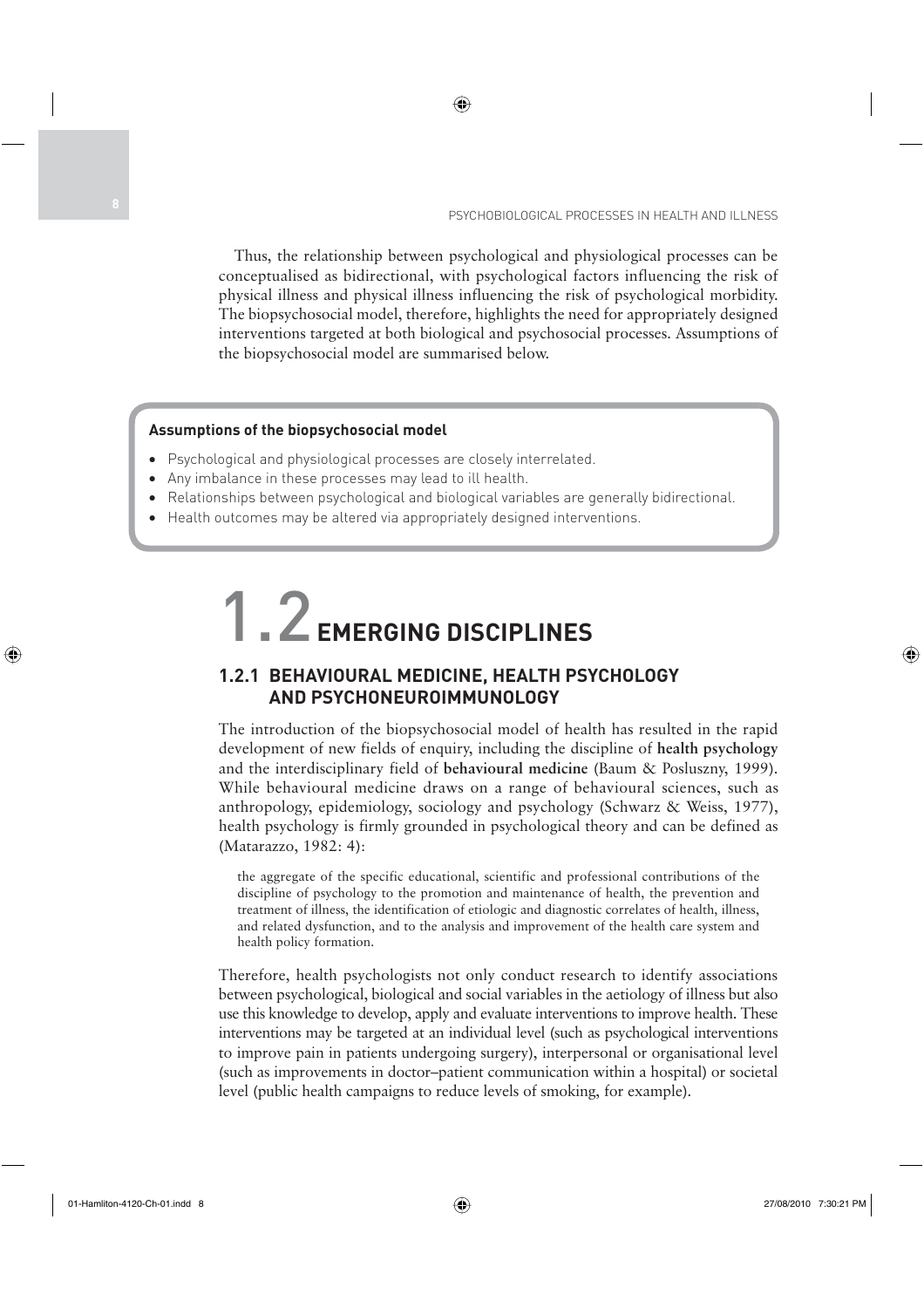In acknowledging the role of psychological variables in health, the biopsychosocial model also shares common ground with the discipline of **psychosomatic medicine**. Lipowski (1984) writes that the term 'psychosomatic' has been in use since the 1800s and has been used in the research literature to refer to physical disorders caused or aggravated by psychological factors, mental disorders caused or aggravated by physical factors, the branch of medicine concerned with 'mind–body relations' and the field of study concerned with the relationships between mind and body. Lipowski (1984: 156) describes the introduction of the journal *Psychosomatic Medicine* in 1939 as 'an event of singular importance for the development of psychosocial conceptualisations and medicine', but also points out that this did little to dispel the ambiguity of the term 'psychosomatic' or explain how two words 'psychosomatic' and 'medicine', with such different levels of abstraction and discourse, may be meaningfully connected. Lipowski (1984: 158) argues that 'medicine' is concerned with issues of health and disease, whereas 'psychosomatic' has 'a broader and more abstract connotation, one that touches on the problem of mind and body, and hence pertains to views on the nature of man.'

The term 'biopsychosocial' is clearer on this point, since Engel (1977, 1980) describes illness in terms of interrelated systems with different levels of organisation (such as molecules, cells, the person, the family or society), but linked together in a hierarchical relationship so that change in one system effects change in the others (see Figure 1.1).

Engel explains that, whether a cell or a person, each system is influenced by its environment. A cell is a component of tissues, organs and a person; a person and twoperson systems are components of family systems and community systems. In scientific work, the investigator is generally obliged to select one level on which to concentrate, although neither the cell nor the person can be fully characterised as a dynamic system without characterising the environment of which it is part. In contrast to the reductionist biomedical model, the biopsychosocial model characterises the 'patient' as an individual within a wider social system. Experience and behaviour at the person level influence and are influenced by system levels both above the person and at the lower levels.

This 'systems approach' is also evident in the relatively new discipline of **psychoneuroimmunology (PNI)**, in which interactions between the brain and immune system are studied at a neural and biochemical level, together with the resulting implications for health. Kiecolt-Glaser et al. (2002) explain that PNI emerged within the context of broader psychosomatic investigations and that the term 'psychoimmunology' was introduced by Solomon and Moos in their (1964) paper 'Emotions, immunity and disease: A speculative theoretical integration', although the majority of PNI studies have been published since the 1980s.

Lutgendorf and Costanzo (2003) have proposed an integrative model of psychoneuroimmunology and health psychology in which psychosocial and biological factors influence the aetiology and progression of disease as how an individual interprets and responds to the environment influences responses to stress, health behaviours, neuroendocrine and immune responses, and, ultimately, health outcomes.

**Health psychology interventions** can be designed to alter psychosocial processes, improve health behaviours and influence neuroendocrine and immune factors. A wide range of approaches to intervention have been developed and evaluated, including

◈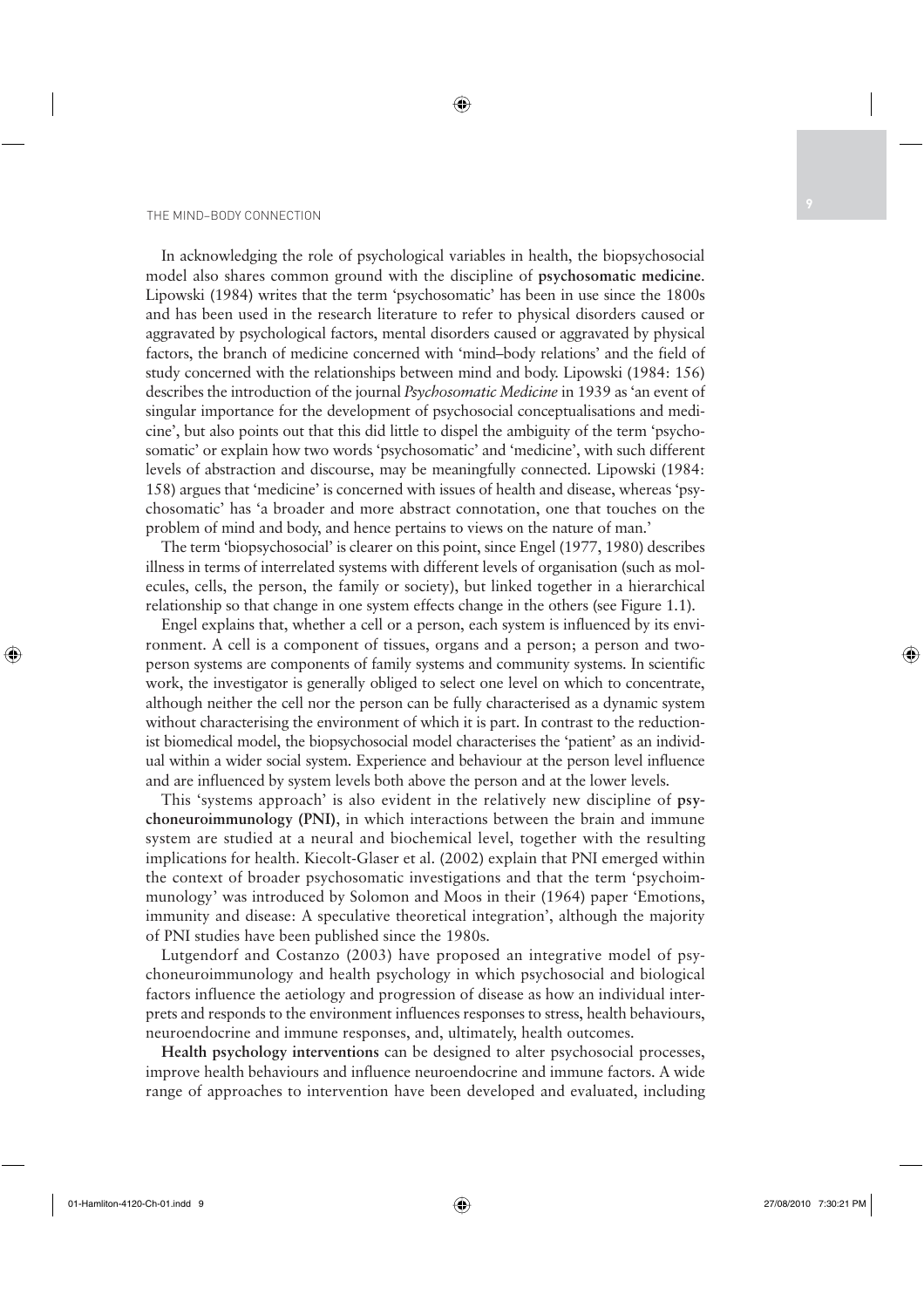◈

◈

PSYCHOBIOLOGICAL PROCESSES IN HEALTH AND ILLNESS



**FIGURE 1.1** Hierarchy of natural systems *Source:* Engel (1980)

cognitive behavioural stress management (CBSM), relaxation, hypnosis, meditation, emotional disclosure, adherence-based interventions, sleep hygiene (controlling poor sleep habits), exercise, social support groups, psychotherapy, imagery, distraction, behavioural pain management, yoga, massage, biofeedback, drug or alcohol prevention or rehabilitation, psychotherapy and behavioural conditioning (see Figure 1.2). These interventions are discussed further in Chapter 7.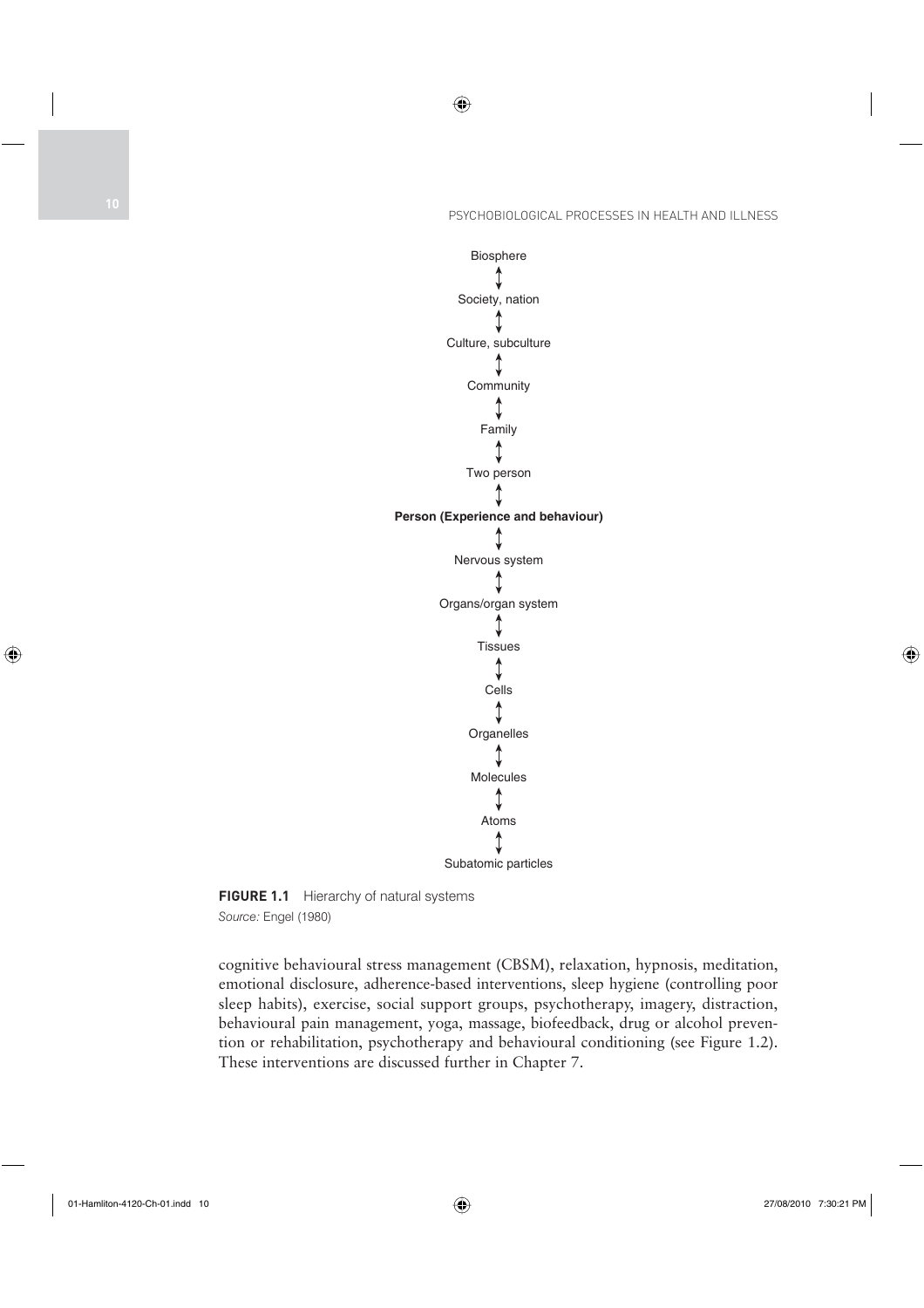

◈



◈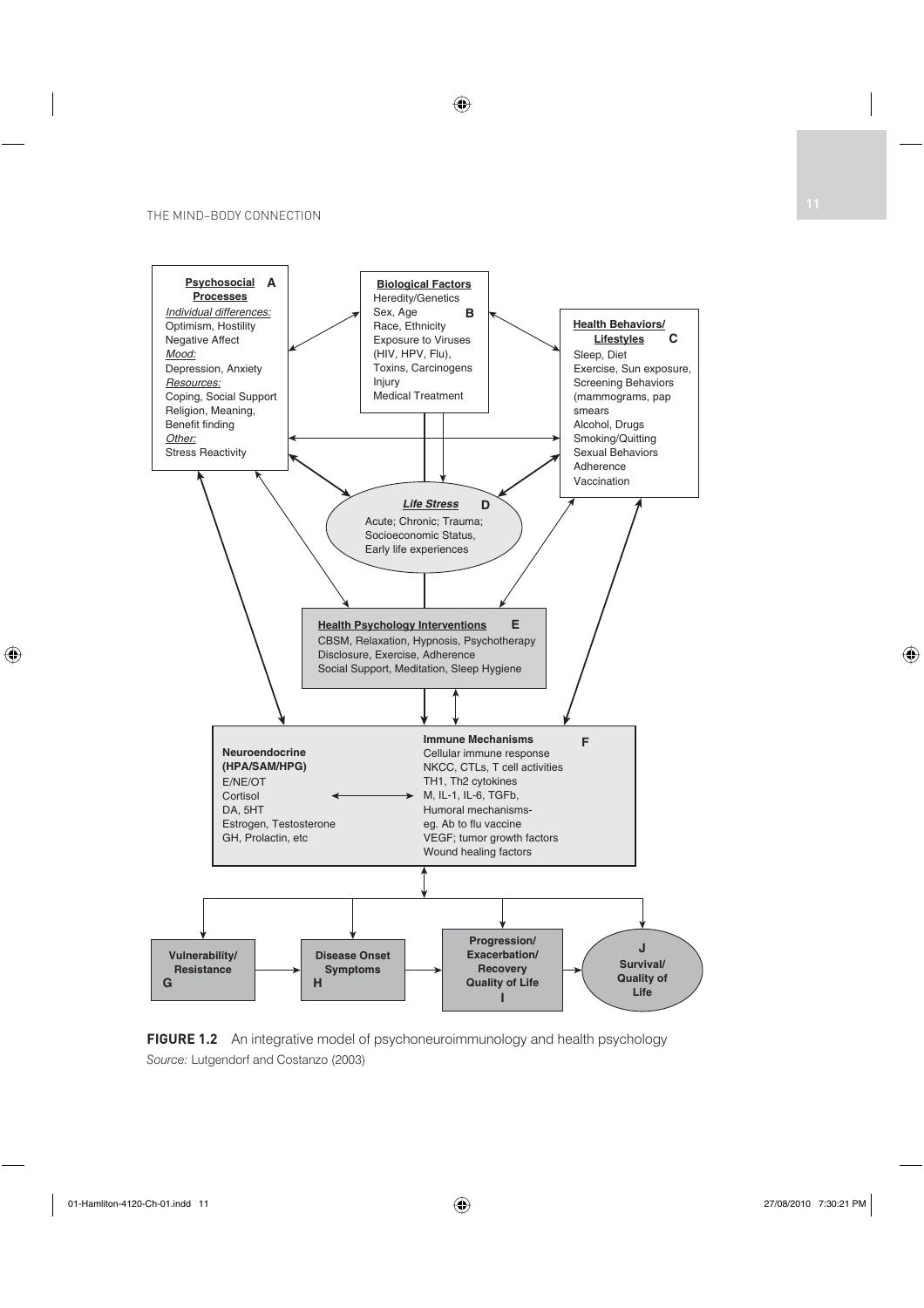### **1.2.2 PSYCHONEUROIMMUNOLOGY, PSYCHOENDOCRINOLOGY AND PSYCHOPHYSIOLOGY**

Psychoneuroimmunology (PNI) shares similarities in terms of its approach with **psychoneuroendocrinology (PNE)** (the study of associations between psychological and endocrine (hormone) processes) and **psychophysiology (PP)** (the study of relations between psychological manipulations and physiological responses), although these fields differ with respect to their integration within the wider discipline of psychology. Ursin (1998: 556) writes that:

The PP field is a respectable and well-developed part of psychology. Contemporary developments in brain mapping and brain imaging have increased the importance of this contribution. The PNI is still in its infancy as regards the serious contributions to psychological theory. The PNE has not received the interest it deserves. Too few psychologists understand endocrinology (and immunology), too few endocrinologists have any ideas about what psychology is all about.

These approaches also differ in scope. While PP research focuses on a wide range of physiological responses in relation to diverse activities such as sleep, problemsolving, reactions to stress, learning, memory, information processing and perception (Andreassi, 2000), PNI and PNE focus specifically on immune and endocrine responses respectively, with a particular emphasis on psychological disturbance, individual differences in responses to internal or external stimuli and the immunological effects of **classical conditioning** (see Box 1.3).

#### **BOX 1.3**

#### **Classical conditioning**

Classical conditioning describes an associative learning process in which the subject (either human or animal) is presented with a stimulus (such as food) that reliably elicits a naturally occurring reaction (such as salivation).

This stimulus is referred to as an *unconditioned stimulus* (US) and the response is referred to as an *unconditioned response* (UR). This stimulus is repeatedly paired with a neutral stimulus (such as a light or bell), that would not normally elicit a specific response.

After repeated pairings, the previously neutral stimulus elicits the same response produced by the unconditioned one (salivation in response to a bell, for example). Once the previously neutral stimulus produces a reliable response in the participant, it is referred to as a conditioned stimulus (CS) and the response to this stimulus is referred to as a conditioned response (CR).

Classical conditioning was first described by Ivan Pavlov, a physiologist studying digestion in dogs (1897, 1902, 1927). Cannon (1925) draws on these experiments in his description of the effect of emotions on digestion. Ader and Cohen (1975) later demonstrated that the immune system could be conditioned – a key discovery in the development of psychoneuroimmunology. Conditioned immunomodulation is discussed further in Chapter 2.

◈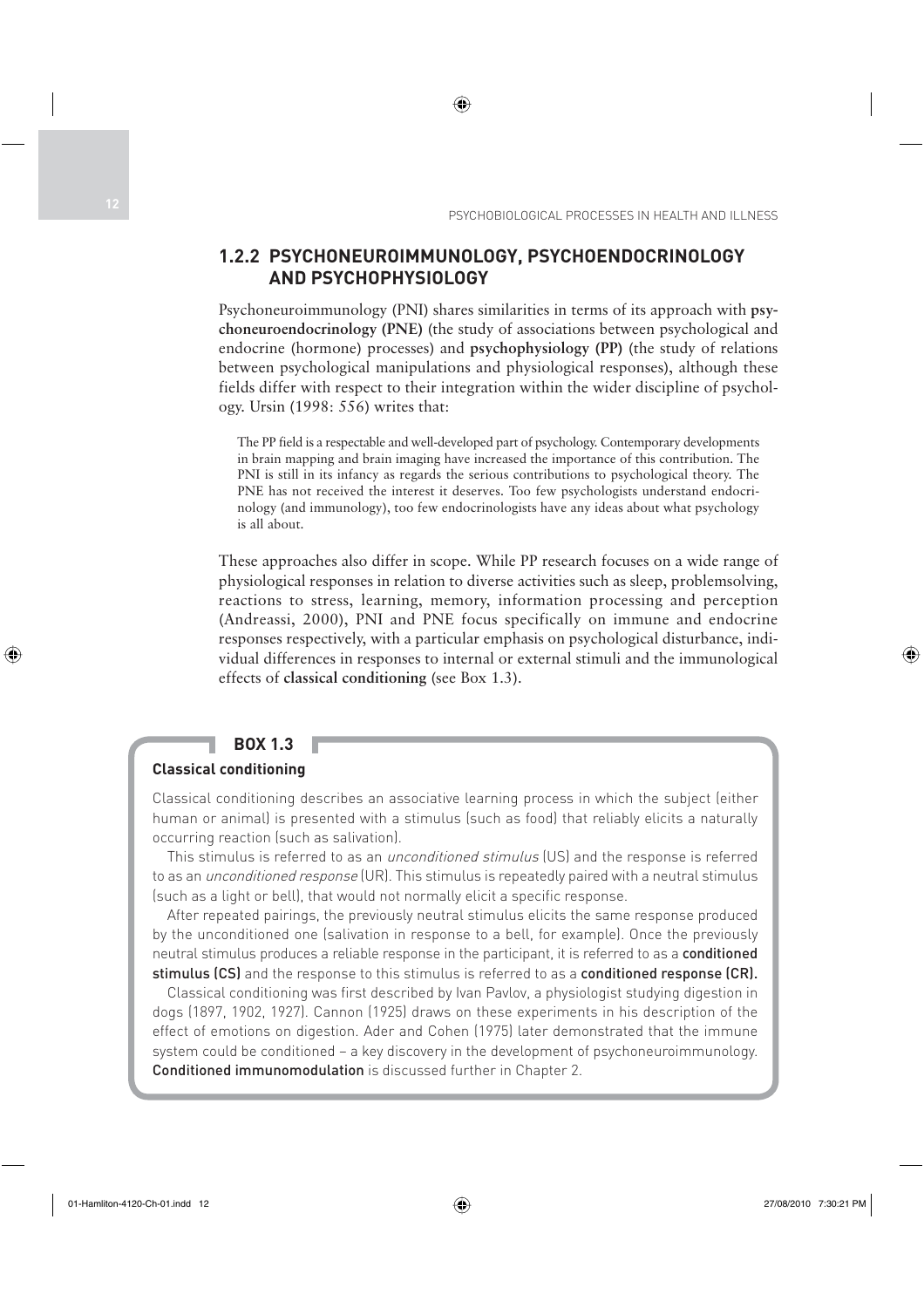Before conditioning Food = salivation Bell = no specific response During conditioning  $Bell + food =$  salivation After conditioning  $Bell =$  salivation

It is important to note that, although we can distinguish between endocrine and immune responses at a theoretical level, this distinction belies the complexity of interrelations between these systems. For example, Brambilla (2000: 346) points out that:

♠

in the last two decades, numerous investigations have revealed that the immune and the neuroendocrine functions amply interrelate in regulating the mechanisms of adaptation to internal and external stimuli.

The term psychoneuroimmunology may also be used to refer to both immune and endocrine responses. For example, Schedlowski and Tewes (1999: xi) write that:

psychoneuroimmunology investigates the functional relationships among the nervous system, the neuroendocrine system, and the immune system. Although many of the communication pathways between these systems have yet to be elucidated, it is already well documented that the immune system is influenced and directed by neurochemical signals from both the nervous system and the endocrine system.

Brambilla (2000: 346) further points out that:

more recently, the central nervous system (CNS) has been observed to be part of a triangle that includes the neuroendocrine and the immune system, each of which maintains a strict control of the function of the others.

#### **1.2.3 PSYCHOLOGICAL RESEARCH METHODS**

The defining of a psychological construct and its measurement are complex tasks that take a long time to develop. Nevertheless, this process is crucial to psychological research, as hypothetical constructs such as emotions, personality traits, or cognitive abilities can never be directly observed. They can only be realised by the results of psychological tests.

Tewes & Schedlowski, 1999: 114

The application of psychological methods to health-related research and practice represents an important advance since the discipline of psychology incorporates specialist knowledge in relation to the development and application of psychometric assessment methods and experimental manipulation of psychological processes (see Tewes and Schedlowski, 1999).

◈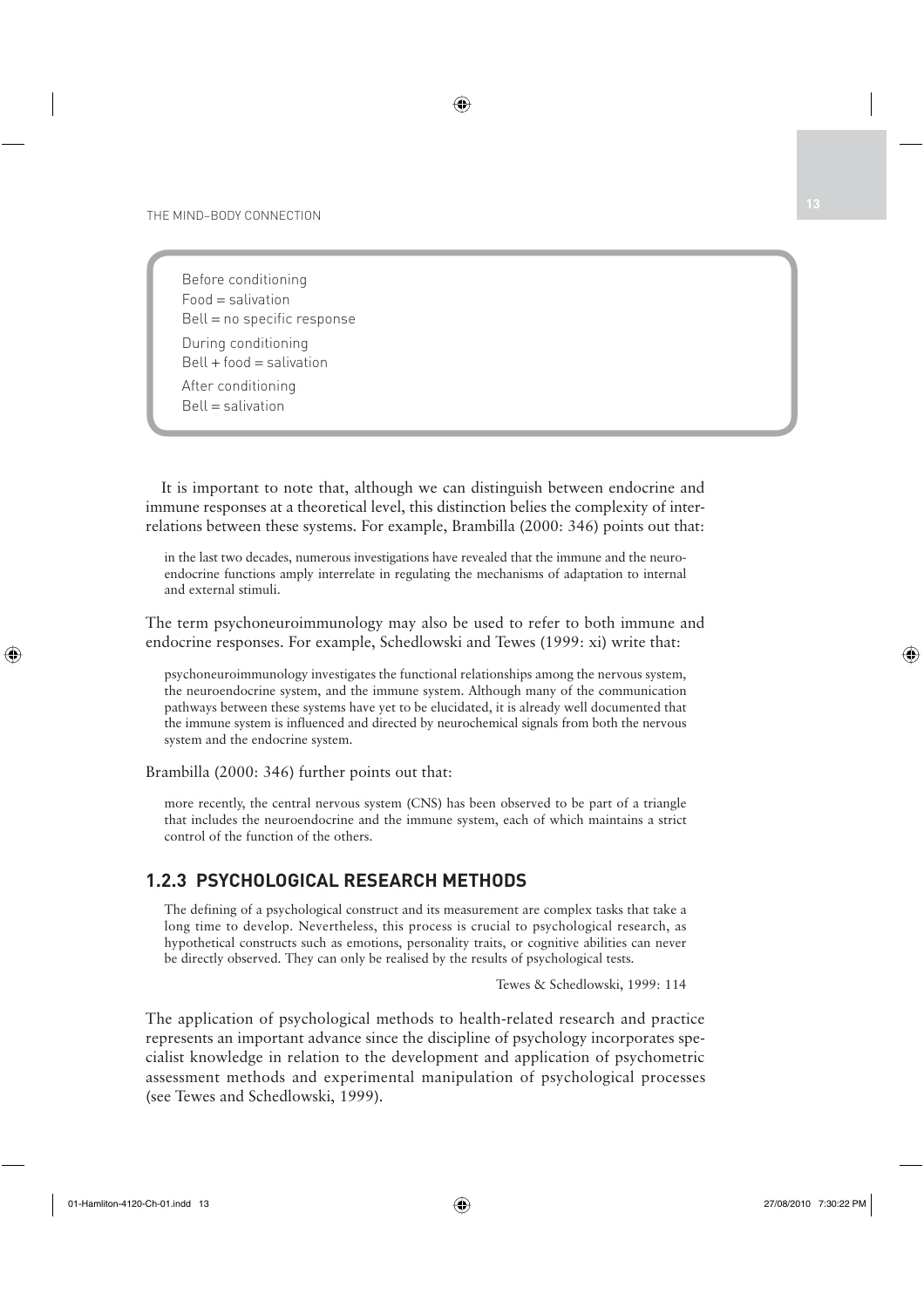

**FIGURE 1.3** The process of defining and measuring psychological variables

The development of valid, reliable methods of assessing and manipulating psychological processes in relation to health is essential if psychological variables are to be incorporated into models of health and illness. For example, Roger (1998: 50) writes that:

it is commonly assumed that stress causes illness, but there is little agreement over how either of these constructs should be defined … assuming that stress causes illness also raises questions about the mechanisms involved in 'translating' a cognitive process such as perceived threat into a diagnosable condition.

Roger points out, for example, that the **Type A personality** construct, characterised by impatience, competitiveness and hostility, was originally proposed as a contributory factor in heart disease, although different measures of a Type A personality are poorly correlated and vary in their association with coronary heart disease risk.

Tewes and Schedlowski (1999) explain that, although the function of variables such as molecules, cells or tissue can be described and analysed, psychological variables are not so readily defined and measured. The development of new methods and measures is therefore an ongoing process, involving continuous feedback between theory and empirical research. Thus, a specific construct, such as depression or anxiety, offers a theoretical background for the development of methods and measures, the results of these measurements allow us to form conclusions about theoretical constructs and develop hypotheses for further research, so that the theory and construct can be further evaluated and modified (see Figure 1.3).

♠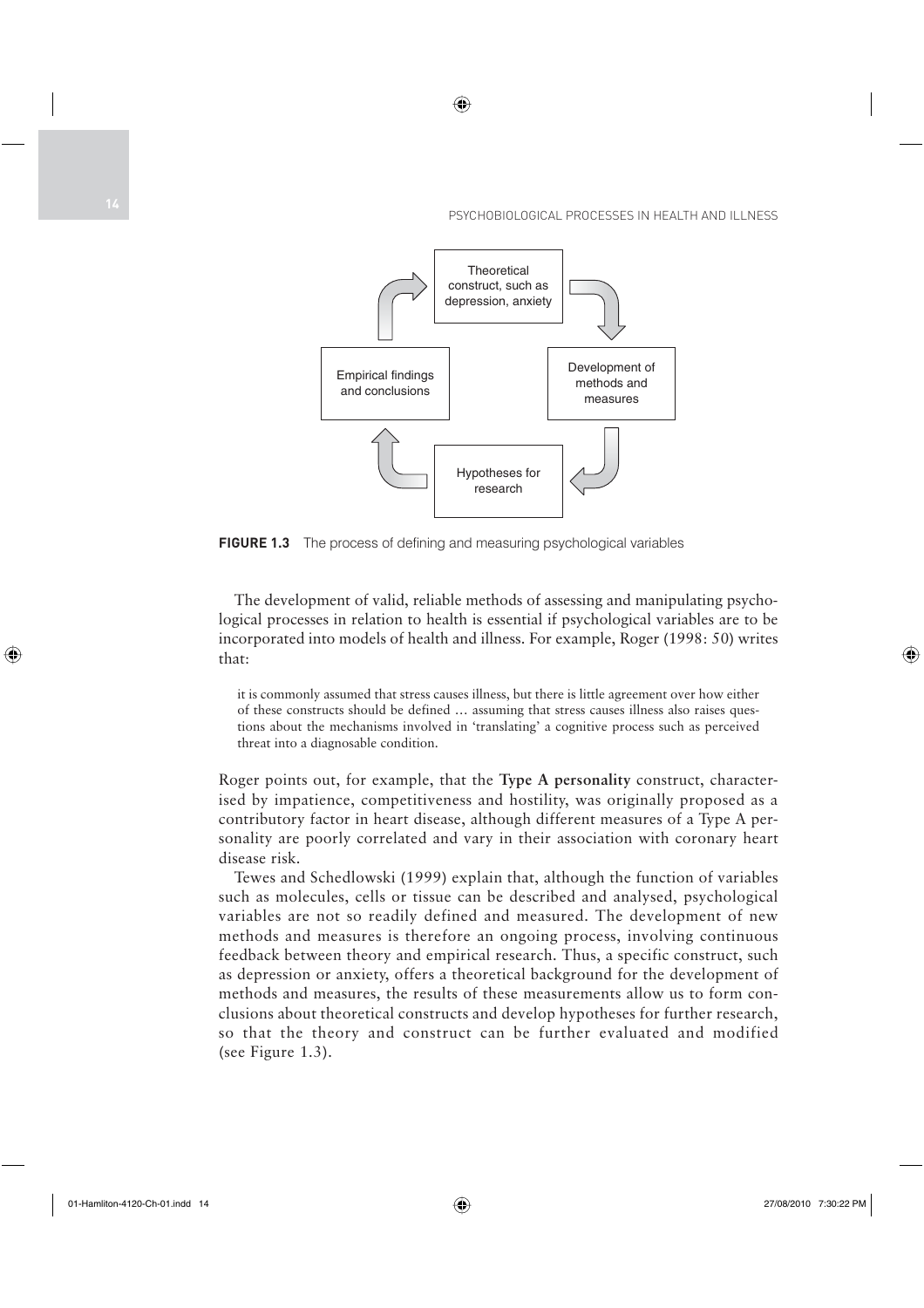Ongoing research has helped to clarify the aspects of personality most salient to an understanding of psychological processes in health and illness and identify the most valid methods for assessing psychological constructs. For example, Andreassi (2000) writes that the differences between Type As and Type Bs (relaxed, nonaggressive) are more reliable when structured interviews are used or there are extreme scores on the Jenkins activity survey (a self-report scale) than for other methods. Research evidence also suggests that links between a Type A personality and coronary artery disease (CAD) may be largely due to the effects of hostility (Miller et al., 1996, for example) and, specifically, that hostility may influence the risk of CAD risk via altered autonomic control (Sloan et al., 2001). The effects of psychological processes on the autonomic nervous system are discussed further in Chapter 2.

The measurement and conceptualisation of stress has also undergone significant development. For example, in early psychobiological research, stress was assessed using checklists of **stressful life events**, such as the social readjustment rating scale (SRRS) (Holmes & Rahe, 1967). According to the life events approach, events could be defined as stressful if they would normally demand readjustment of the average person's routine. The 'magnitude' of a particular event could be determined by the degree of adjustment this event would normally require. For example, in the SRRS, the death of a spouse is designated a magnitude of 100, while a change in living conditions is designated a magnitude of 25 (see Figure 1.4). Note that this checklist includes both positive events (such as a holiday) and negative events (such as bereavement). The checklist also includes items that may be a *symptom* of stress, rather than a cause of it (such as a change in sleeping or eating habits). Effects of stress on health-related behaviours are discussed in greater detail in Chapter 2.

More recent research, however, has indicated that people can respond in different ways to the same experience (in terms of emotion, cognition and behaviour and their physiological responses), so it is not possible to determine the magnitude of a particular event a priori. Rather, stress should be seen as a 'transaction' between the person and the environment (Cohen & Lazarus, 1979; Lazarus & Folkman, 1984, for example).

Key to this conceptualisation of stress is the notion that people evaluate (appraise) their environments and these appraisals influence the methods used to cope. Ursin (1998) suggests that **coping** and **appraisal** processes can be considered as 'filters', accounting for the individual differences in physiological responses observed in PNE research. Rather than view such individual variances as 'noise', we should seek to understand the nature of those filters. Increased understanding of them should allow researchers to move beyond a notion that the P part of PNE simply represents 'some sort of stress' and towards a more sophisticated model, linking the cognitive mechanisms that process the information available to the brain with endocrine, immune and psychophysiological phenomena (Ursin, 1998).

◈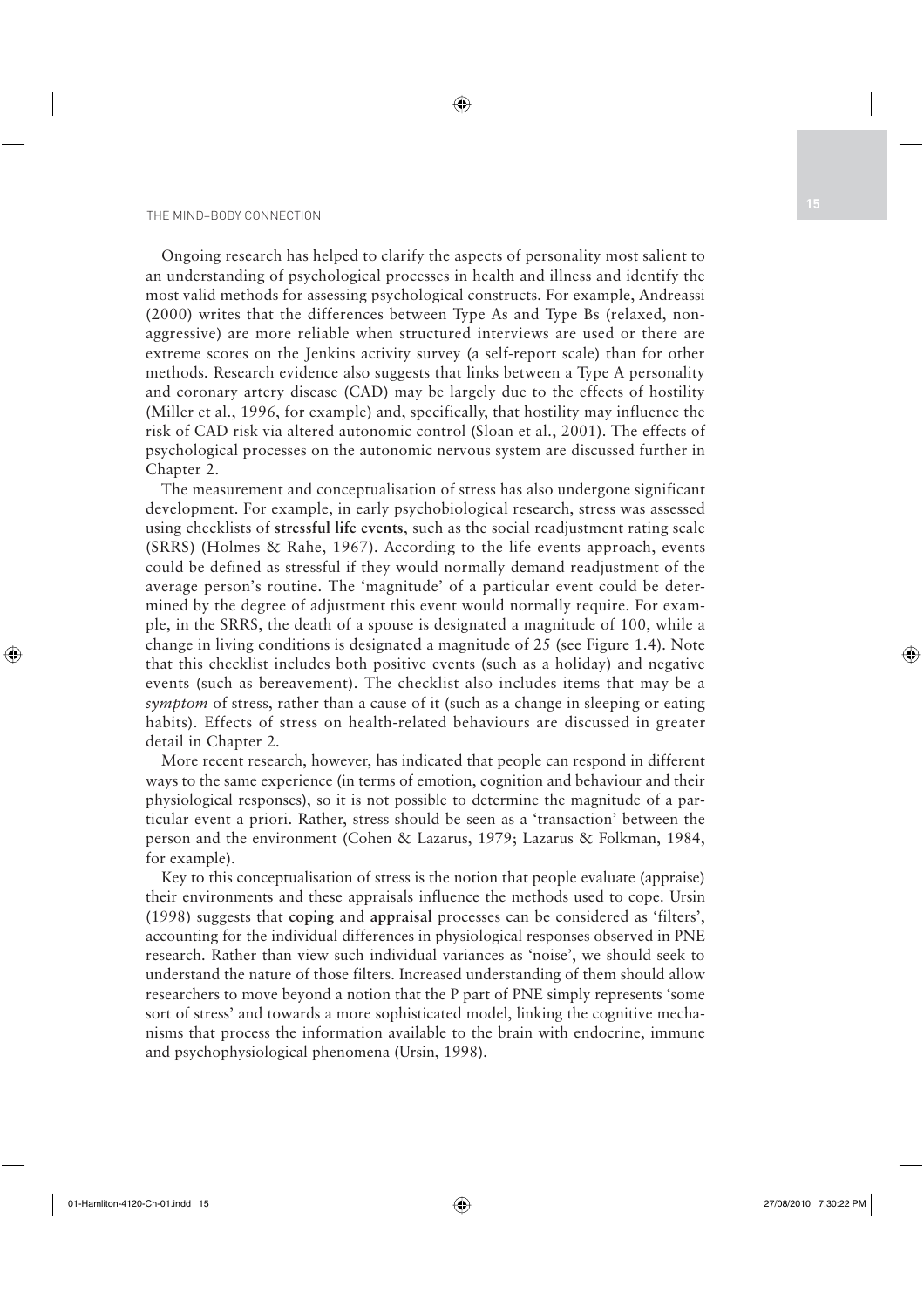| Rank           | Life event                                | Mean value |
|----------------|-------------------------------------------|------------|
| 1              | Death of spouse                           | 100        |
| $\overline{2}$ | <b>Divorce</b>                            | 73         |
| 3              | Marital separation                        | 65         |
| 4              | Jail term                                 | 63         |
| 5              | Death of close family member              | 63         |
| 6              | Personal injury or illness                | 53         |
| 7              | Marriage                                  | 50         |
| 8              | Fired at work                             | 47         |
| 9              | Marital reconciliation                    | 45         |
| 10             | Retirement                                | 45         |
| 11             | Change in health of family member         | 44         |
| 12             | Pregnancy                                 | 40         |
| 13             | Sex difficulties                          | 39         |
| 14             | Gain of new family member                 | 39         |
| 15             | <b>Business readjustment</b>              | 39         |
| 16             | Change in financial state                 | 38         |
| 17             | Death of close friend                     | 37         |
| 18             | Change to different line of work          | 36         |
| 19             | Change in number of arguments with spouse | 35         |
| 20             | Mortgage over \$10,000                    | 31         |
| 21             | Foreclosure of mortgage or loan           | 30         |
| 22             | Change in responsibilities at work        | 29         |
| 23             | Son or daughter leaving home              | 29         |
| 24             | Trouble with in-laws                      | 29         |
| 25             | Outstanding personal achievement          | 28         |
| 26             | Wife begin or stop work                   | 26         |
| 27             | Begin or end school                       | 26         |
| 28             | Change in living conditions               | 25         |
| 29             | Revision of personal habits               | 24         |
| 30             | Trouble with boss                         | 23         |
| 31             | Change in work hours or conditions        | 20         |
| 32             | Change in residence                       | 20         |
| 33             | Change in schools                         | 20         |
| 34             | Change in recreation                      | 19         |
| 35             | Change in church activities               | 19         |
| 36             | Change in social activities               | 18         |
| 37             | Mortgage or loan less than \$10,000       | 17         |
| 38             | Change in sleeping habits                 | 16         |
| 39             | Change in number of family get-togethers  | 15         |
| 40             | Change in eating habits                   | 15         |
| 41             | Vacation                                  | 13         |
| 42             | Christmas                                 | 12         |
| 43             | Minor violations of the law               | 11         |

 $\bigoplus$ 

**FIGURE 1.4** Social readjustment rating scale *Source:* Holmes and Rahe (1967)

 $\bigoplus$ 

 $\bigoplus$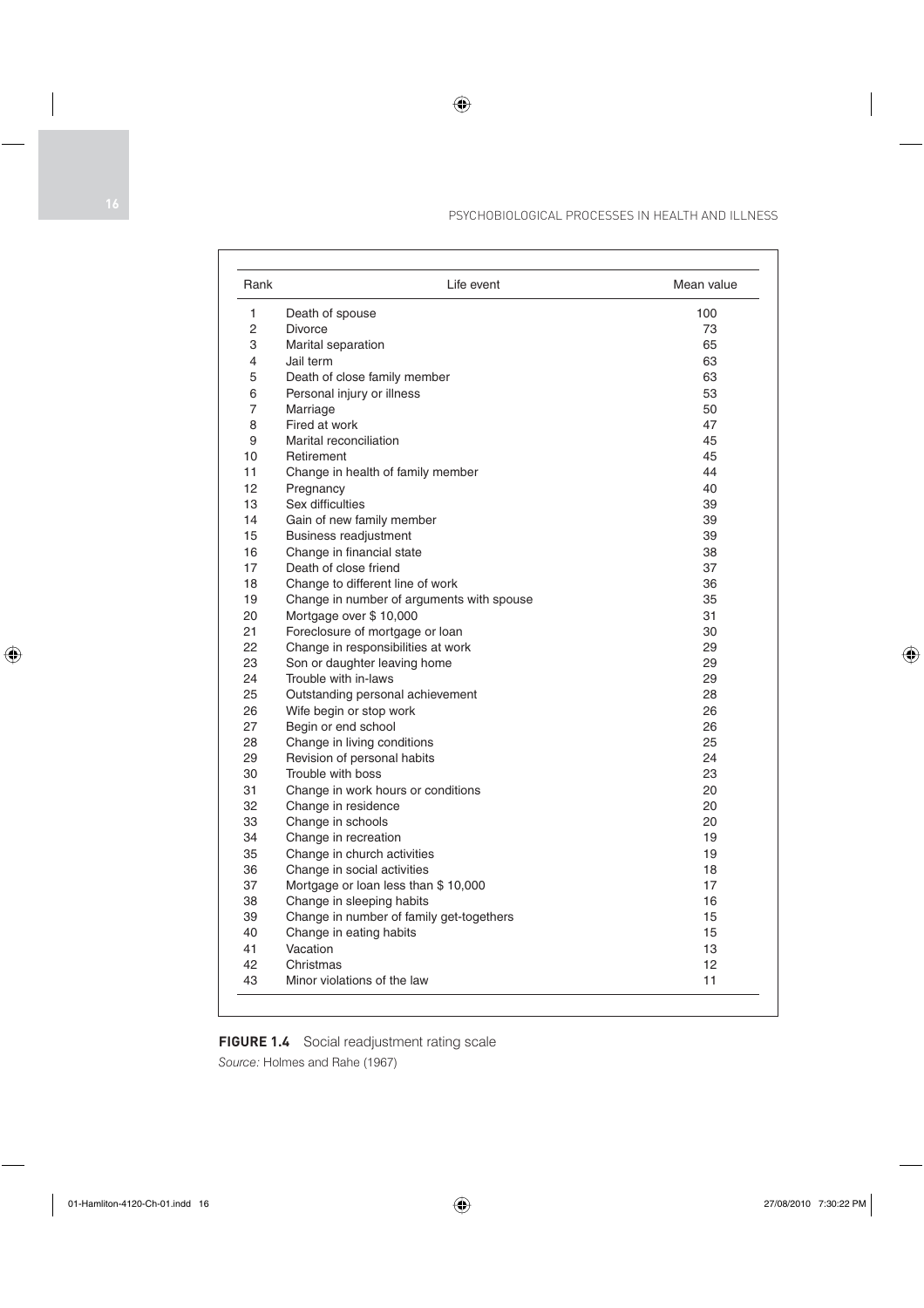#### **Items and Instructions for Perceived Stress Scale**

The questions in (his scale ask you about your feelings and thoughts during the last month. In each case, you will be asked to indicate how often you felt or thought a certain^way. Although some of the questions are; similar, there are differences between them and you should treat each one as a separate question. The best: approach is to answer each question fairly quickly. That is, don't try to count up the number of times you felt] a particular way, but rather indicate the alternative that seems like a reasonable estimate.

♠

For each question choose from the following alternatives:

- 0. never
- 1. almost never
- 2. sometimes
- 3. fairly often
- 4. very often
- 1. In the last month, how often have you been upset because of something that happened unexpectedly?
- 2. In the last month, how often have you felt that you were unable to control the important things in your life?
- 3. In the last month, how often have you felt nervous and 'stressed'?
- 4. <sup>a</sup> In the last month, how often have you dealt successfully with irritating life hassles?
- 5.<sup>a</sup> In the last month, how often have you felt that you were effectively coping with important changes that were occurring in your life?
- 6.<sup>a</sup> In the last month, how often have you felt confident about your ability to handle your personal problems?
- 7.<sup>a</sup> In the last month, how often have you felt that things were going your way?
- 8. In the last month, how often have you found that you could not cope with all the things that you had to do?
- 9.<sup>a</sup> In the last month, how often have you been able to control irritations in your life?
- 10.<sup>a</sup> In the last month, how often have you felt that you were on top of things?
- 11. In the last month, how often have you been angered because of things that happened that were outside of your control?
- 12. In the last month, how often have you found yourself thinking about things that you have to accomplish?
- 13.<sup>a</sup> In the last month, how often have you been able to control the way you spend your time? 14. In the last month, how often have you felt difficulties were piling up so high that you could not overcome them?

a Scored in the reverse direction.

**FIGURE 1.5** Perceived stress scale

*Source:* Cohen, Kamarck and Mermelstein (1983)

In order to tap such appraisals of stress, researchers have developed scales that allow individuals to indicate how they feel about recent experiences, (rather than simply indicate the *number* of life events they have experienced (see Figure 1.5).

Alternatively, the *emotional* consequences of stressful events (the outcome of cognitive appraisal processes) may be assessed using measures of mood states, such as

◈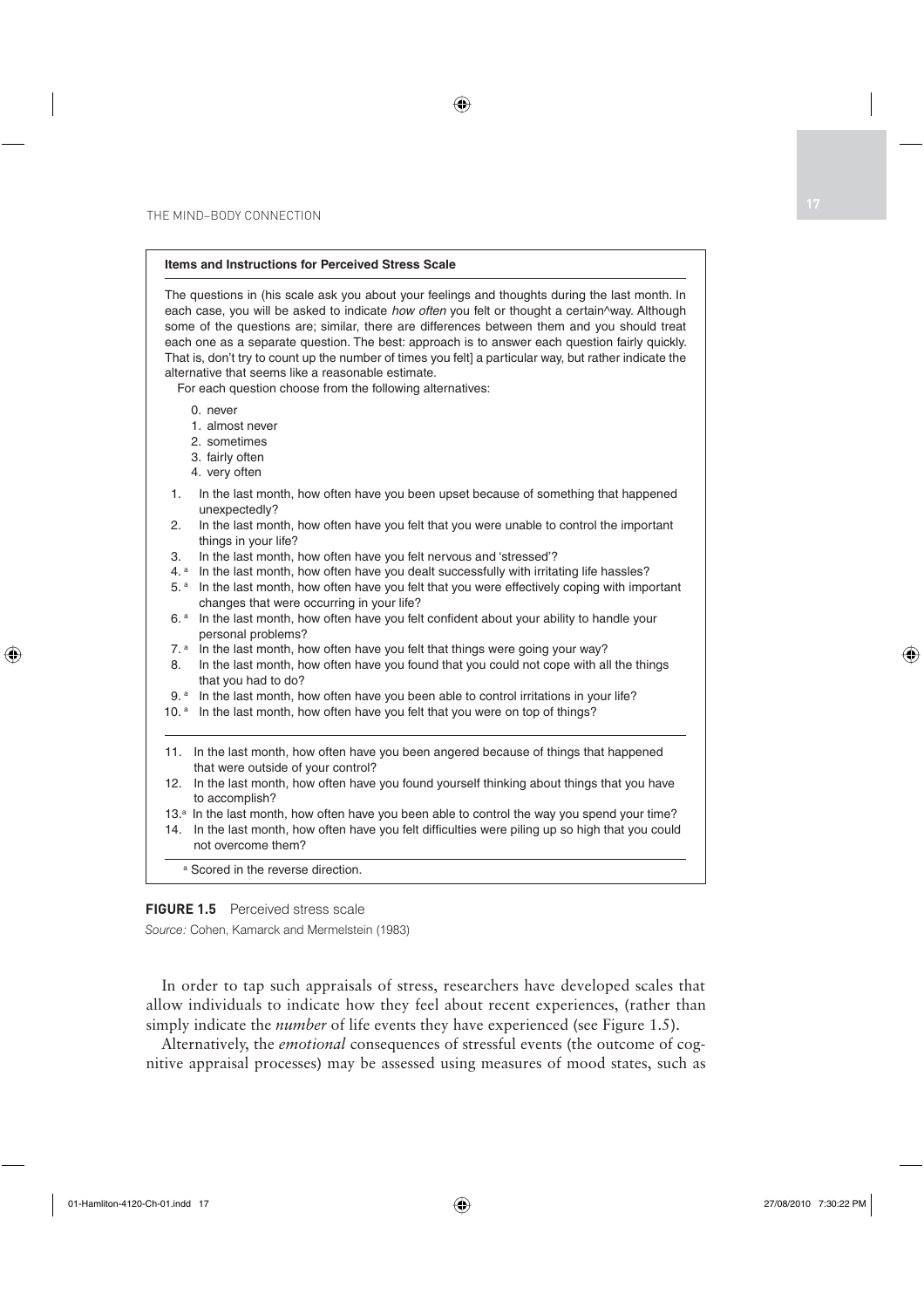the profile of mood states (POMS; McNair et al., 1971) and positive affect–negative affect schedule (PANAS; Watson et al., 1988). Positive and negative affect are considered further in Chapter 3.

◈

Measures have also been developed to tap individual differences in their *responses* to stressful experiences. For example, the concept of **hardiness** was introduced to describe individuals who experience many stressful events without ill effects. Kobasa (1979) suggests that 'hardy' individuals have a greater sense of control over what occurs in their lives, feel committed to the various areas of their lives and view change as a challenge, rather than a threat. Other personality constructs corresponding to a sense of control have also been demonstrated to have important implications for health. These will be discussed further in Chapter 2.

In order to develop a sophisticated model of cognitive mechanisms treating the information available to the brain, it is also necessary to distinguish between related psychological constructs, since research has identified a wide range of psychological variables relevant to health. For example, 'appraisals', 'attributions' and 'illness representations' all involve cognitive processing and may explain why individuals can react in different ways to the same situation. These terms derive from different literatures, however.

The term 'appraisal' is most closely associated with emotion theory and is used to refer to the cognitive evaluation of ongoing stressful events (Cohen & Lazarus, 1979; Lazarus & Folkman, 1984), while the term 'attribution' derives from research focusing on individual differences in the ways people explain the causes of past events (Abramson, Seligman & Teasdale, 1978) and formulate outcome expectancies in relation to future events (Abramson, Metalsky & Alloy, 1989).

'Illness representations' is also used to refer to the process of cognitive evaluation (including causal explanations and outcome expectancies), but specifically in relation to illness (Leventhal, Meyer & Nerenz, 1980).

All of these concepts have been linked to coping and health outcomes. The distinctions between them and their contribution to our current understanding of relationships between psychological processes and physical health is discussed further in Chapters 2 and 3.

#### **1.2.4 PSYCHOBIOLOGICAL INTERACTIONS**

As we demonstrate throughout this book, psychological and biological processes are closely interrelated and these interrelationships have important implications for a wide range of health outcomes. Research evidence indicates that the way we feel influences the way we think about ourselves and the world around us. These thoughts and feelings can then influence what goes on inside our bodies and these physiological alterations, in turn, influence health – although the impact on health is, to some extent, dependent on individuals' abilities to maintain stability by adjusting their behaviour or cognition (see Figure 1.6).

Figure 1.6 provides an overview of some interrelationships between psychological and biological processes and their implications for health. The box to the right of the

◈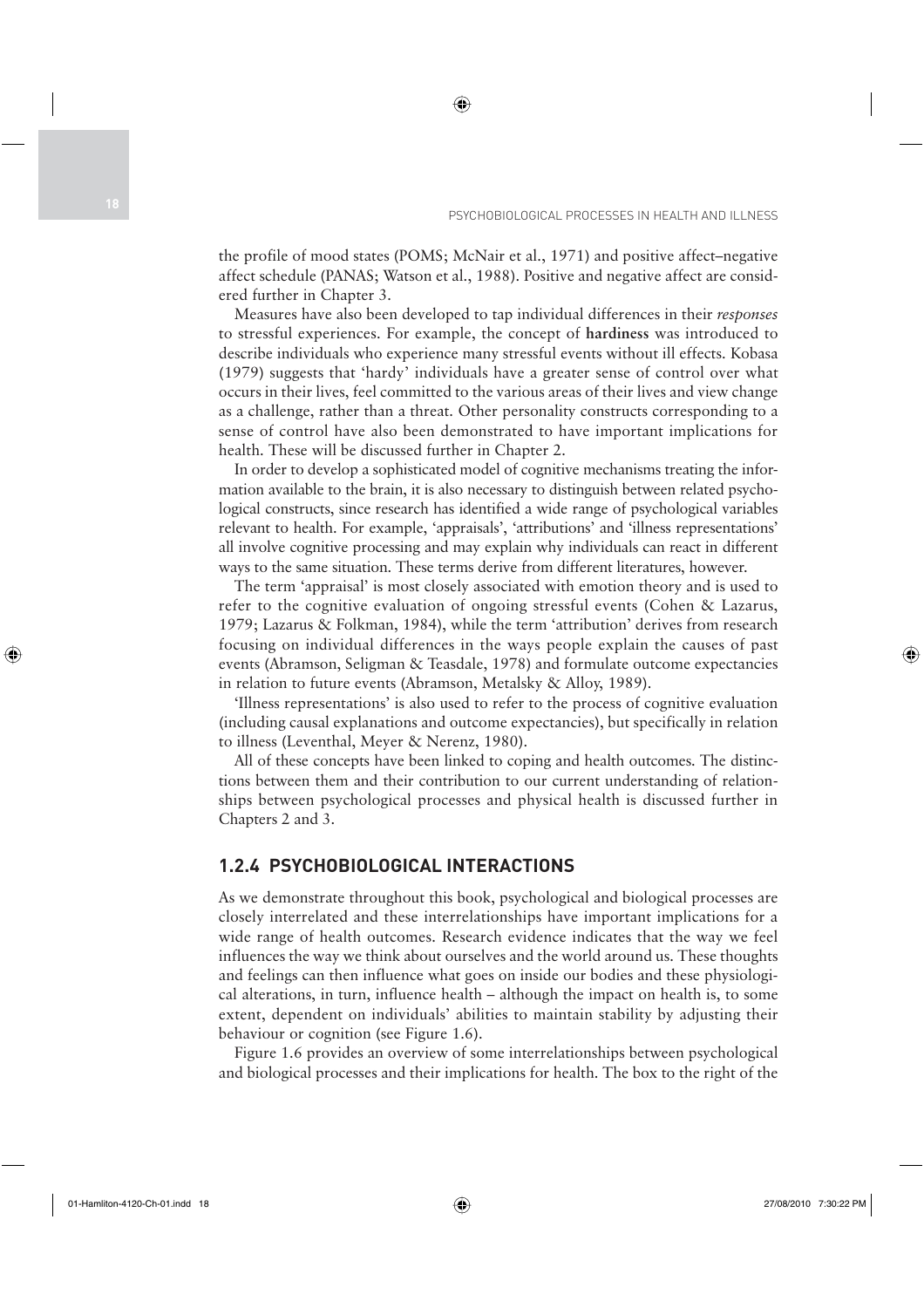

⊕

**FIGURE 1.6** Psychobiological interactions and their implications for health

diagram lists a range of alternative terms or concepts that may be substituted for each of the elements in the model on the left. This list is not exhaustive, but serves to illustrate overlaps between a number of theories and concepts in health psychology. The arrows are bidirectional, since research indicates not only that psychological processes have implications for health but also changes in health have implications for psychological processes and psychological and biological processes may interact in determining the implications for health (this is explained further in the following chapters).

Although these processes are illustrated at the level of the individual, it is important to note that the entire system should be seen to operate within a social environment, in which the social and interpersonal contexts may shape biological and psychological processes. As Engel (1980) highlights, the individual or person is best considered as a system, influenced by its (social) environment in much the same way that biological systems (such as organs and cells) are influenced by the environment in which they operate. Experience and behaviour at the person level provide the means by which social-level processes influence lower-level systems (see Figure 1.1).

⊕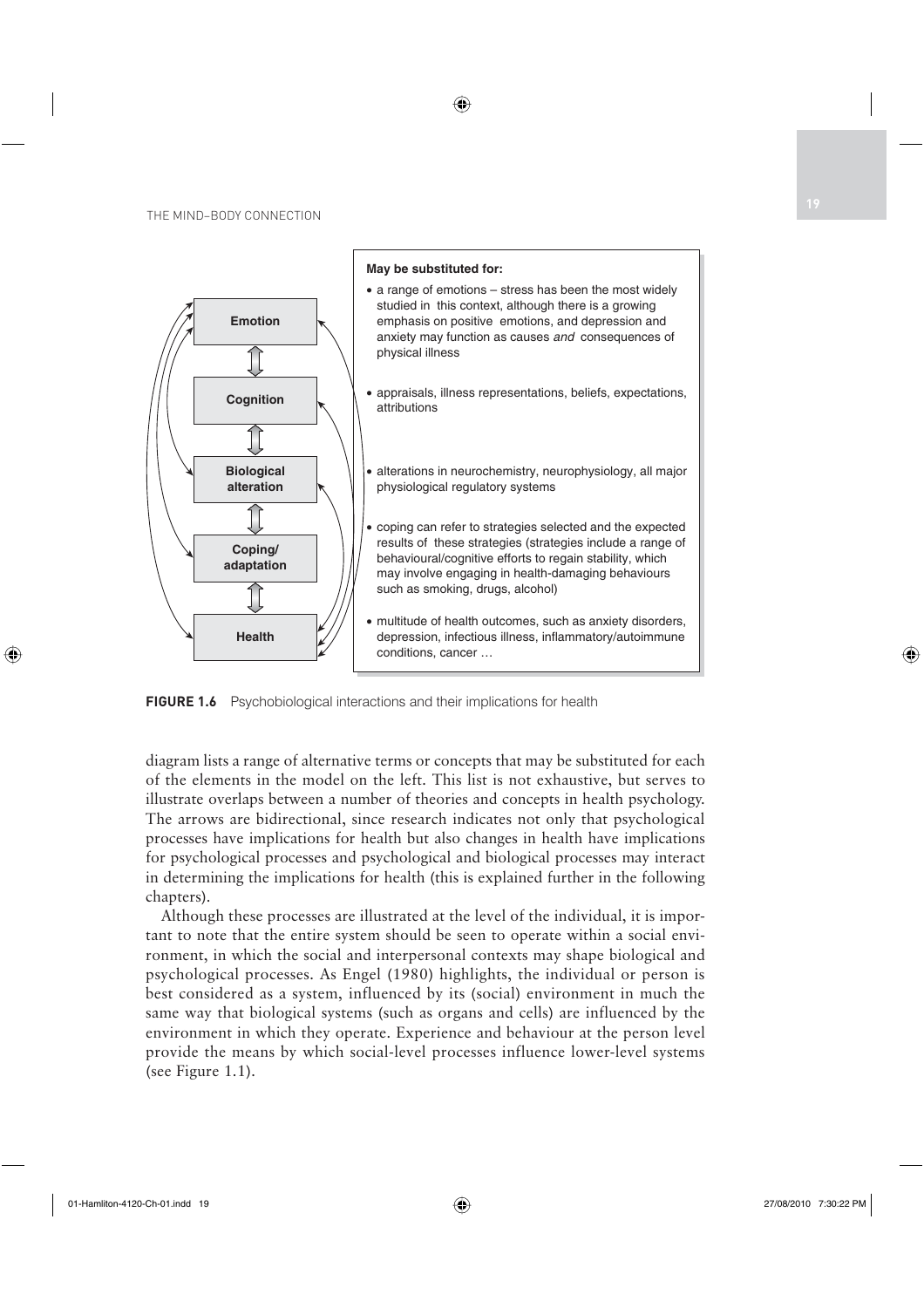# **SUMMARY**

Changing conceptualisations of health and illness have important implications for the development of effective approaches to the treat-<br>of chronic conditions implications for the development of effective approaches to the treatment and prevention of illness, as well as the long-term management of chronic conditions.

◈

It is now recognised that psychological processes play an important role in health, interacting with biological and social processes to influence a range of health outcomes. Further, it is evident that the psychological consequences of illness are not addressed by the traditional biomedical model of health. Research focusing on psychobiological processes will help to develop more effective patient interventions as they will address psychological as well as medical needs.

The biopsychosocial model can be considered as a model of interrelated processes influencing health and as a model of interrelated systems. At a theoretical level, we can postulate associations between biological, psychological and social systems, but, to study these interrelationships, we must develop valid reliable methods of measuring psychological constructs and apply these methods in order to examine specific psychosocial and psychobiological processes.

Research demonstrating biological pathways underlying associations between cognitive and emotional processes and physiological functioning also provides an important contribution, indicating not only *if* psychological processes can influence physiological functioning but also *how* this can happen. These biological pathways are explored further in the following chapters, together with the implications of psychobiological processes on our understanding of susceptibility to chronic and acute illness, symptom severity and disease progression.

# **KEY TERMS**

appraisal, behavioural medicine, biomedical model, biopsychosocial model, classical conditioning, conditioned immunomodulation, coping, disease, hardiness, health, health psychology, health psychology interventions, illness, normal distribution, obesity epidemic, patient-centred care, psychosomatic medicine, psychophysiology (PP), psychoneuroendocrinology (PNE), psychoneuroimmunology (PNI), relationship-centred care, statistical normality, stressful life events, type A personality

◈